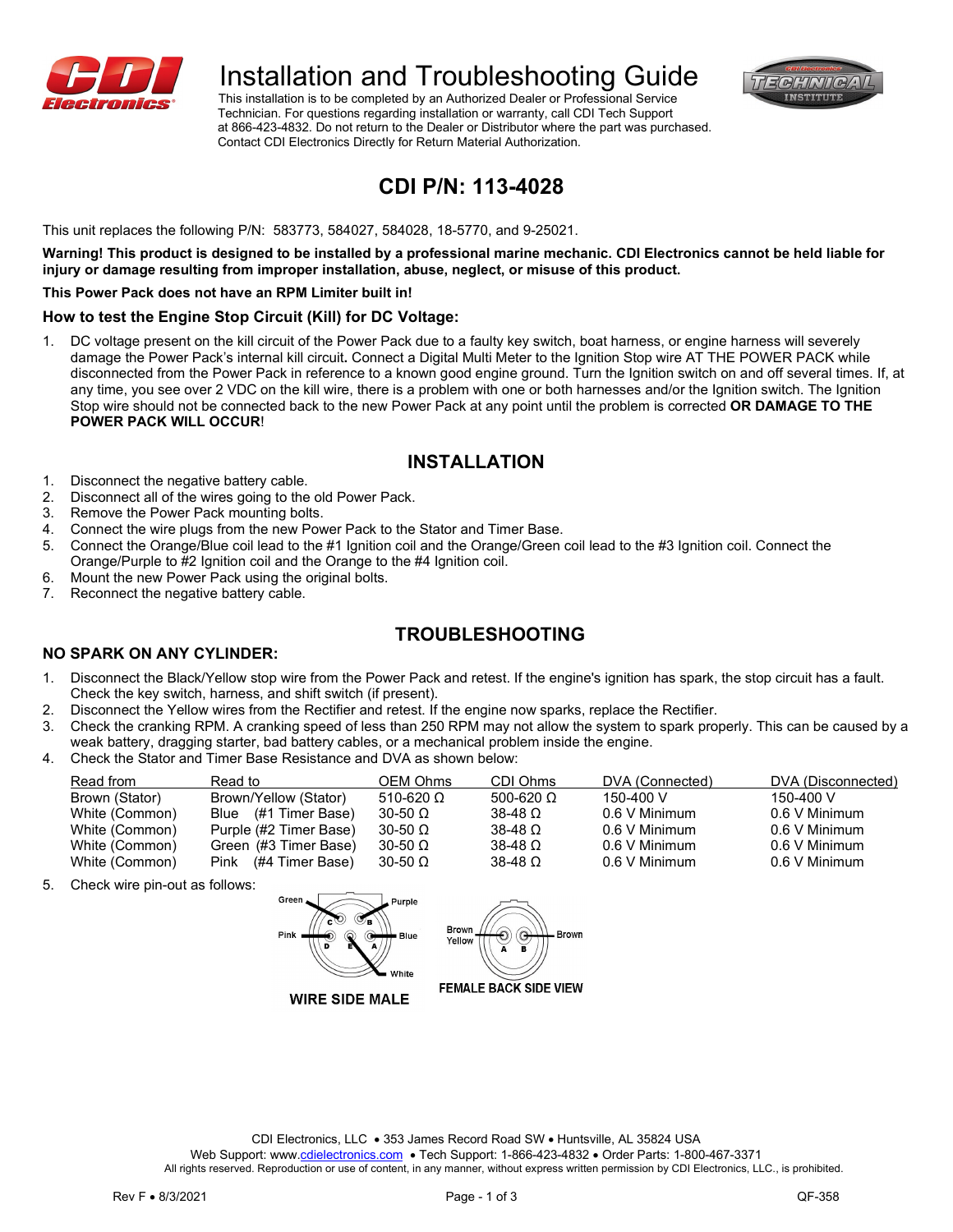

# Installation and Troubleshooting Guide



 This installation is to be completed by an Authorized Dealer or Professional Service Technician. For questions regarding installation or warranty, call CDI Tech Support at 866-423-4832. Do not return to the Dealer or Distributor where the part was purchased. Contact CDI Electronics Directly for Return Material Authorization.

6. Check the Stator input diodes connected inside the Power Pack using a meter set to diode scale. If the readings show a short or open, replace the Power Pack.

| Red meter lead             | Black meter lead             | Reading           |
|----------------------------|------------------------------|-------------------|
| Orange/Blue (#1 Primary)   | Blue (#1 Timer Base Input)   | 110 $\Omega$ (a)  |
| Orange/Purple (#2 Primary) | Purple (#2 Timer Base Input) | 110 $\Omega$ (a)  |
| Orange/Green (#3 Primary)  | Green (#3 Timer Base Input)  | 110 $\Omega$ (a)  |
| (#4 Primary)<br>Orange     | Pink (#4 Timer Base Input)   | 110 $\Omega$ (a)  |
| White (Common)             | Black (Ground)               | Shorted           |
| Brown (Stator)             | Black (Ground)               | Reading*          |
| Brown/Yellow (Stator)      | Black (Ground)               | Reading*          |
| Black (Ground)             | Brown (Stator)               | Open <sup>*</sup> |
| Black (Ground)             | Brown/Yellow (Stator)        | Open*             |

*\* This measurement is with the meter set to the Diode scale. Where you see the term "Reading" represents a reading on the meter. Actual meter readings will vary depending on the type of meter.*

7. Check the DVA on the Black/Yellow kill wire coming out of the Power Pack. You should have a reading of at least 150 DVA or more. The Stator and Timer Base should be connected to the Power Pack for this test. If you do not, check the DVA on the Stator and Timer Base. If the DVA on the Stator and Timer Base is good but the DVA on the Black/Yellow Kill wire coming out of the Power Pack is low, the Power Pack is likely faulty.

### **NO SPARK OR INTERMITTENT ON ONE OR MORE CYLINDERS:**

1. Check the Resistance and DVA of the Stator and Timer Base:

| Read from      | Read to                | OEM Ohms         | CDI Ohms         | DVA (Connected) | DVA (Disconnected) |
|----------------|------------------------|------------------|------------------|-----------------|--------------------|
| Brown (Stator) | Brown/Yellow (Stator)  | 510-620 $\Omega$ | 450-650 $\Omega$ | 150-400 V       | 150-400 V          |
| White (Common) | Blue (#1 Timer Base)   | $30-50$ $\Omega$ | $35-52$ Q        | 0.6 V Minimum   | 0.6 V Minimum      |
| White (Common) | Purple (#2 Timer Base) | $30-50$ $\Omega$ | $35-52$ Q        | 0.6 V Minimum   | 0.6 V Minimum      |
| White (Common) | Green (#3 Timer Base)  | $30-50$ $\Omega$ | $35-52$ Q        | 0.6 V Minimum   | 0.6 V Minimum      |
| White (Common) | Pink (#4 Timer Base)   | $30-50$ $\Omega$ | $35-52$ $\Omega$ | 0.6 V Minimum   | 0.6 V Minimum      |

- 2. Check the DVA on the Orange Primary wires from the Power Pack while connected to the Ignition coils. You should have a reading of at least 150 V or more. If the reading is low on one cylinder, disconnect the Orange Primary wire from the Ignition coil for that cylinder and connect it to a Pack Load resistor. Retest. If the reading is now good, the Ignition coil is likely faulty. A continued low reading usually indicates a bad Power Pack.
- 3. Swap the Ignition coil with one that is sparking correctly.
- 4. Rare causes include a weak Trigger magnet. If possible, try another flywheel.
- 5. Check the Power Pack resistance given below:

| Read from                  |              | Read to     |                              | Ohms             |
|----------------------------|--------------|-------------|------------------------------|------------------|
| Orange/Blue (#1 Primary)   |              | Blue        | (#1 Timer Base Input)        | 110 $\Omega$ (a) |
| Orange/Violet (#2 Primary) |              |             | Purple (#2 Timer Base Input) | 110 $\Omega$ (a) |
| Orange/Green (#3 Primary)  |              |             | Green (#3 Timer Base Input)  | 110 $\Omega$ (a) |
| Orange                     | (#4 Primary) | <b>Pink</b> | (#4 Timer Base Input)        | 110 $\Omega$ (a) |
| White                      | (Common)     |             | Black (Engine Ground)        | Shorted          |
| <b>Brown</b>               | (Stator)     |             | Black (Engine Ground)        | Open or M range  |
| Brown/Yellow (Stator)      |              |             | Black (Engine Ground)        | Open or M range  |

*Note: Use a comparison reading as different brands of meters will give different readings. The typical range is 90-150 Ω for the Orange Primary wires. You should have approximately the same resistance readings on all tests with the Orange Primary wires. If one of the SCR's inside the Power Pack is shorted or open, the readings will be quite a bit different.* 

### **ENGINE WILL NOT STOP (KILL):**

1. Disconnect the Black/Yellow wire at the Power Pack. Connect a jumper wire to the stop wire from the Power Pack and short it to engine ground. If this stops the Power Pack from sparking, the stop circuit has a fault. Check the key switch, harness, and shift switch (if present). If this does not stop the Power Pack from sparking, replace the Power Pack.